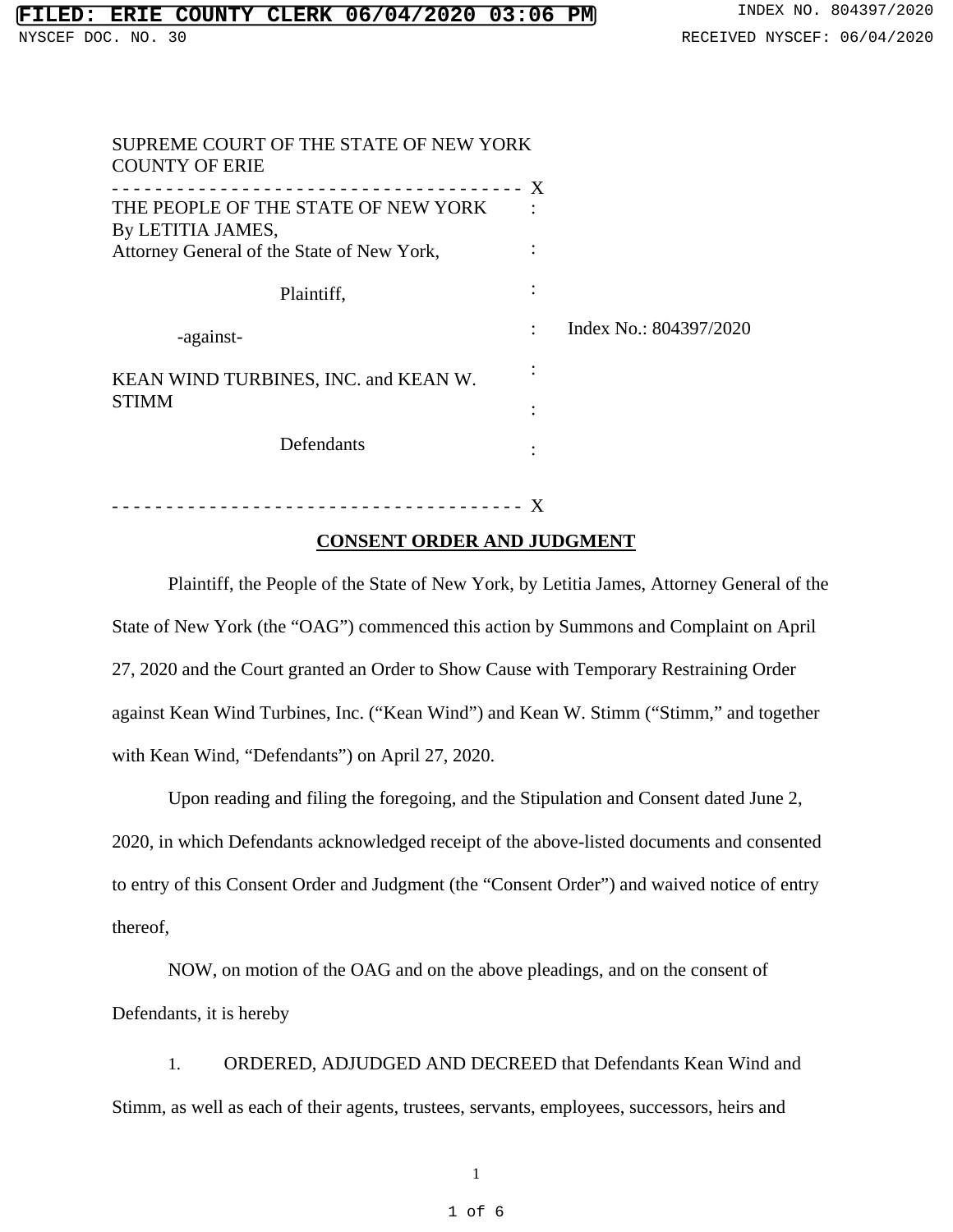assigns, or any other person under their direction and control, whether acting individually or in concert with others, or through any corporate or other entity or device through which they may now or hereafter act or conduct business, operating or doing business in New York State, including businesses in which they have any legal or beneficial interest, are bound by the terms of this Consent Order; and it is further

## **Restitution and Damages**

2. ORDERED, ADJUDGED AND DECREED that Stimm shall pay restitution and damages in the principal amount of THREE HUNDRED THOUSAND DOLLARS (\$300,000), together with interest on the unsatisfied portion thereof at the statutory rate of nine percent per annum from the date of entry until such judgment is satisfied in full; and it is further

3. ORDERED, ADJUDGED AND DECREED that this Consent Order and Judgment may be docketed by Plaintiff as a money judgment against Kean W. Stimm, 6 Spring Street, Williamsville, New York 14221 pursuant to New York Civil Practice Law and Rules § 2222 and Plaintiff shall have execution thereon; and it is further

4. ORDERED, ADJUDGED AND DECREED that Stimm waives and releases any and all claims to all assets subject to the Order of Justice Catherine Nugent Panepinto, dated April 27, 2020 (the "TRO"), including but not limited to any and all assets of Kean Wind, including any drawings of the Newtonian Wind Turbine, as well as any rights to the patents for the Newtonian Wind Turbine, including but not limited to Patent No. 9004864 and Patent No. 9194371, held by Stimm. Stimm shall transfer any and all of his interest in or rights to the patents for the Newtonian Wind Turbine, and all associated rights and property, to Kean Wind; and it is further

5. ORDERED, ADJUDGED AND DECREED that the assets frozen by the TRO are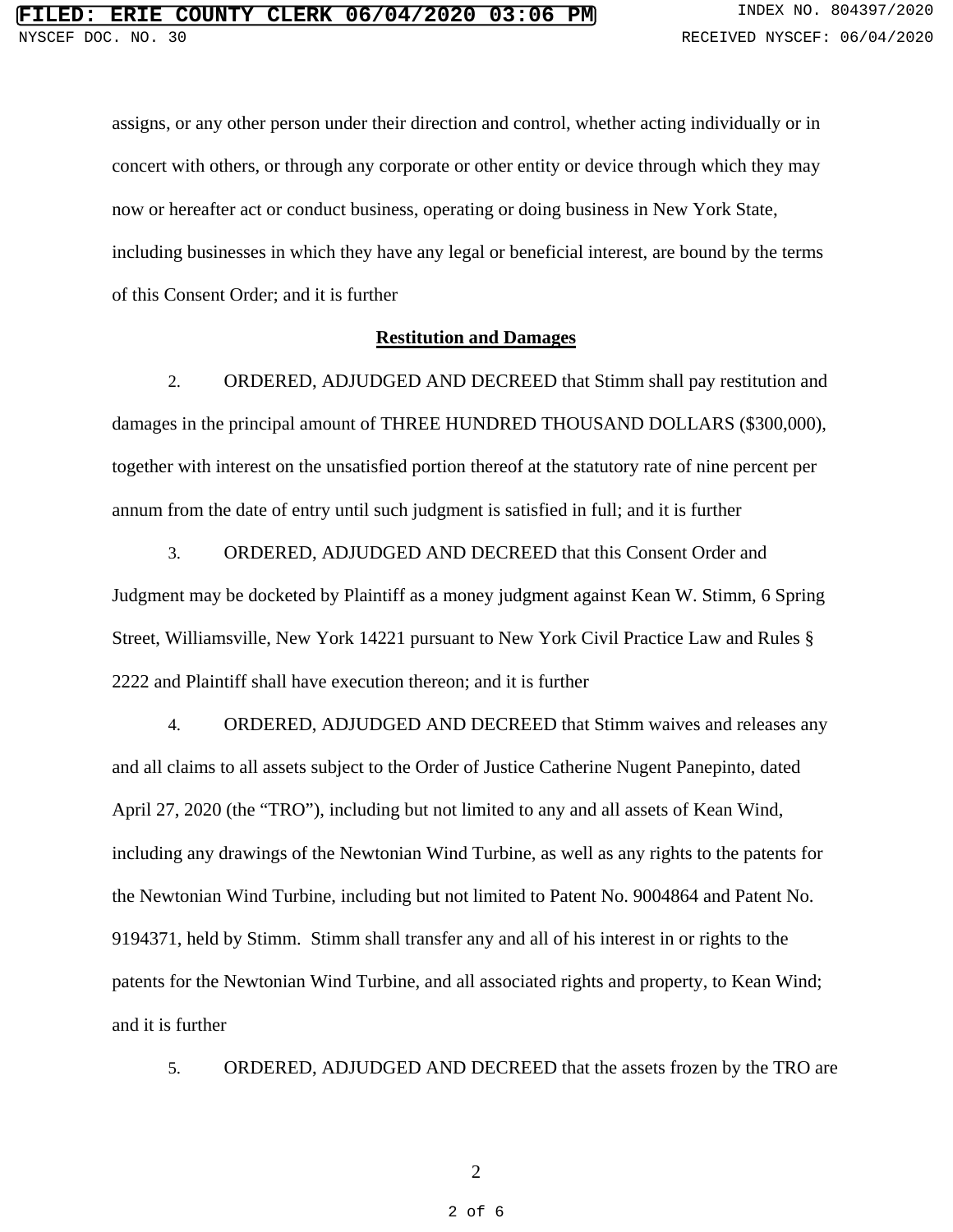hereby released to Kean Wind and the asset freeze is terminated; and it is further

6. ORDERED, ADJUDGED AND DECREED that Stimm shall relinquish his

voting control of Kean Wind and any and all voting rights arising from any Kean Wind security; and it is further

### **General Injunction**

7. ORDERED, ADJUDGED AND DECREED that Defendants shall not engage, or attempt to engage, in conduct in violation of any applicable laws, including but not limited to the General Business Law §§ 352 *et seq*. (the "Martin Act") and Executive Law § 63(12), and expressly agree and acknowledge that any such conduct is a violation of this Consent Order; and it is further

#### **Conduct-Based Relief**

8. ORDERED, ADJUDGED AND DECREED that Stimm shall resign from any all positions with Kean Wind, including chief executive officer, director, chairman of the board, chief scientist, or any other positions Stimm has held or may currently hold with Kean Wind; and it is further

9. ORDERED, ADJUDGED AND DECREED that Kean Wind shall not accept services provided by Stimm, whether compensated or uncompensated; and Stimm shall not offer or provide such services, unless expressly approved in writing by the OAG; and it is further

10. ORDERED, ADJUDGED AND DECREED that within five (5) days of entry of this Consent Order, Kean Wind shall appoint Merrill Arthur and William Zimmermann to organize a shareholder vote; and it is further

11. ORDERED, ADJUDGED AND DECREED that within ninety (90) days of entry of this Consent Order, Kean Wind shall hold a shareholder vote to elect a board of directors who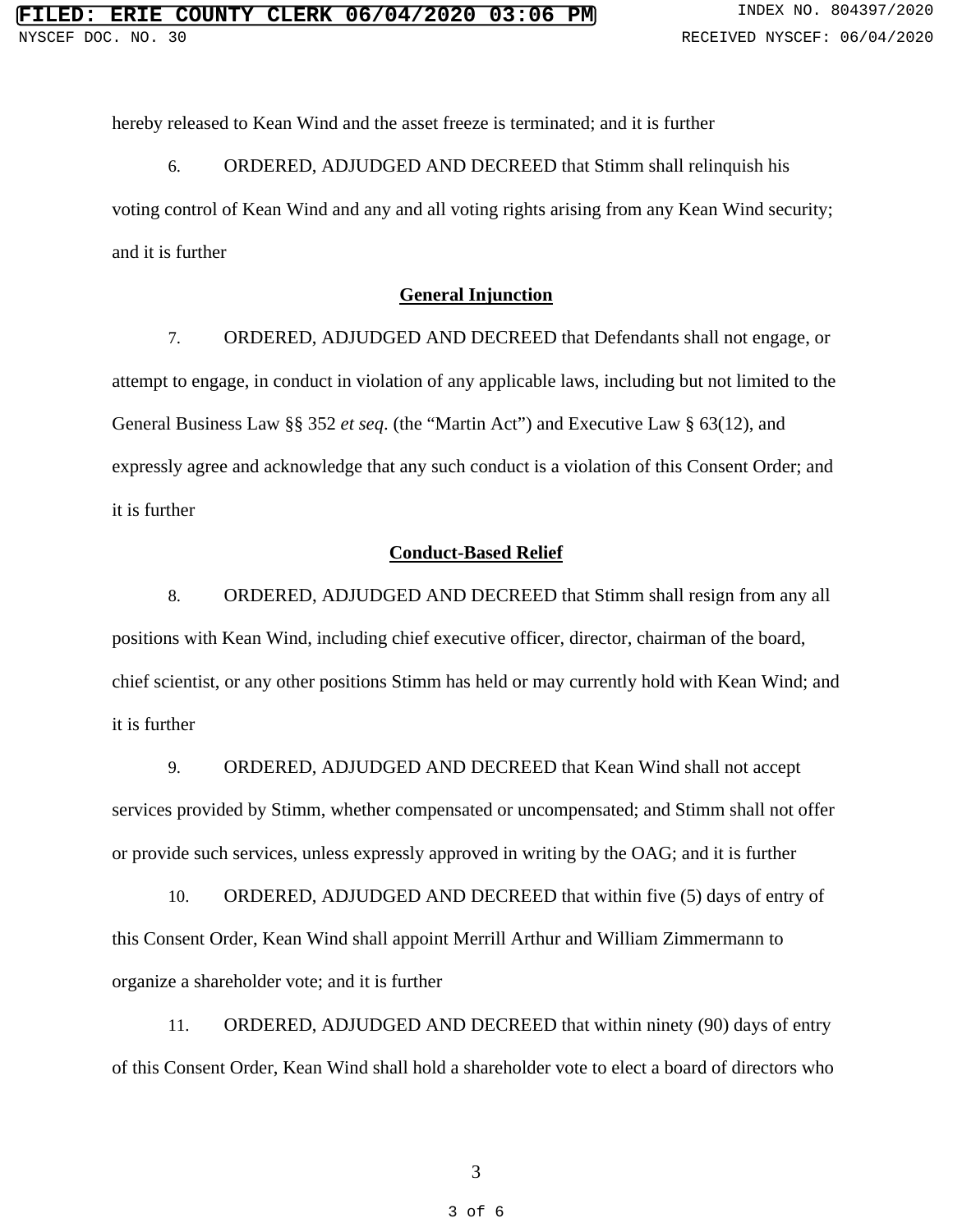shall appoint officers for the company; and it is further

12. ORDERED, ADJUDGED AND DECREED that all current officers and directors of Kean Wind are terminated as of the date of this Consent Order; and it is further

13. ORDERED, ADJUDGED AND DECREED that Stimm is hereby permanently enjoined and restrained from directly or indirectly engaging or attempting to engage in any manner in the issuance, exchange, sale, offer to sell, purchase, offer to purchase, promotion, negotiation, advertisement, investment advice, investment management or distribution of any stocks, bonds, notes, evidences of interest or indebtedness, foreign currency orders, calls or options or any other securities or commodities within or from the State of New York; and it is further

14. ORDERED, ADJUDGED AND DECREED that Stimm is hereby permanently enjoined and restrained from attempting to engage in any manner in the securities or commodities business within or from the State of New York as a broker, dealer, issuer, investment adviser, investment manager, general partner, or as an officer, director, principal, controlling person, agent, affiliated person, consultant or salesperson of a broker, dealer, issuer, investment adviser or investment manager; and it is further

15. ORDERED, ADJUDGED AND DECREED that Stimm is hereby permanently enjoined and restrained from directly or indirectly engaging or attempting to engage in any manner in the writing, publishing, preparing, selling or distributing any letter or other literature advising, suggesting, or in other manner communicating advice within or from the State of New York with respect to the purchase or sale of securities or commodities; and from forecasting, advising, or in any other manner suggesting either orally or in writing any method or methods to be used in connection with the purchase or sale of securities or commodities; and it is further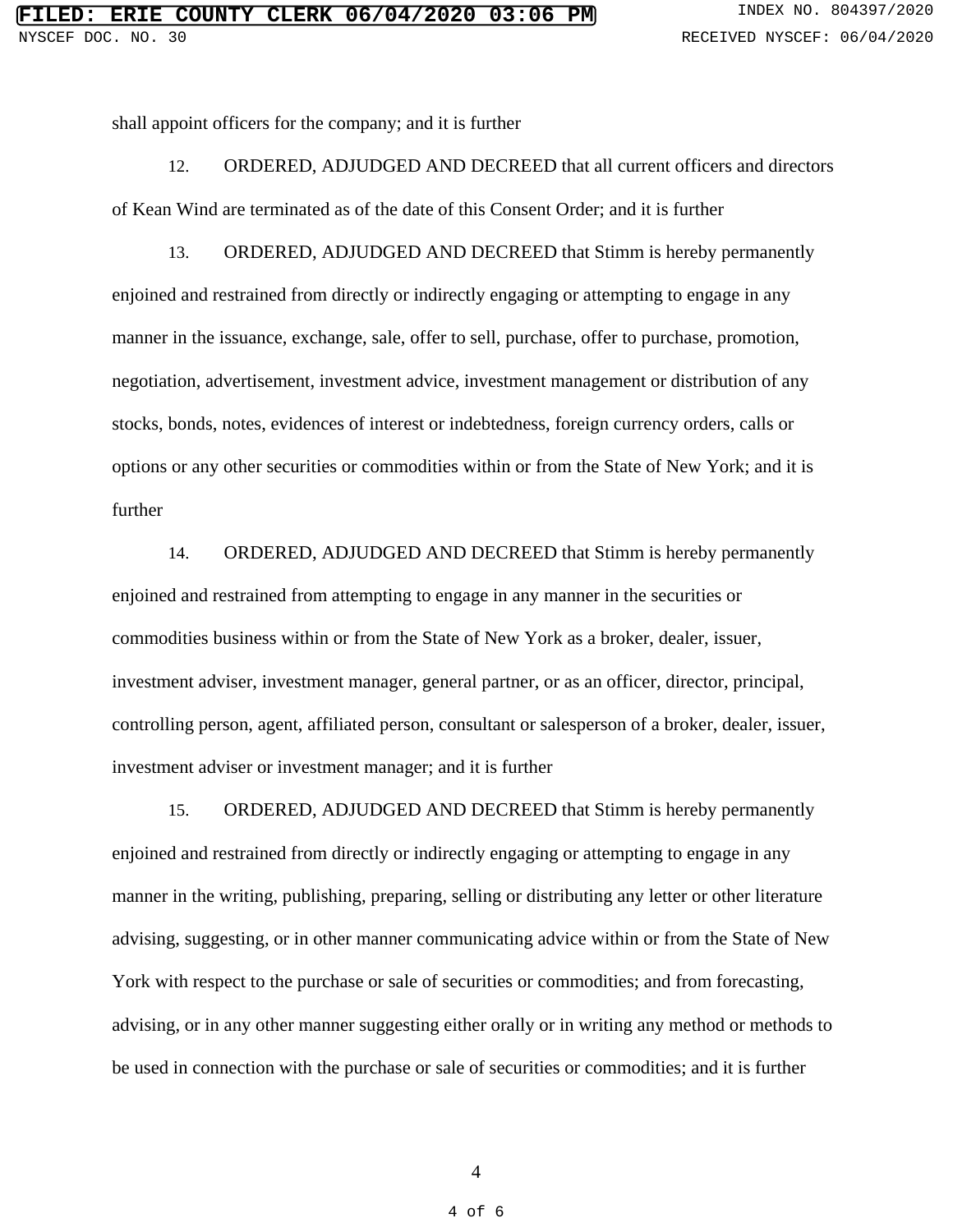16. ORDERED, ADJUDGED AND DECREED that Stimm is hereby permanently enjoined and restrained from forming or causing to form, or working for or in aid or assistance of, any entity for the purpose of soliciting, or causing investors or customers to invest in securities within and from the State of New York; and it is further

17. ORDERED, ADJUDGED AND DECREED that Stimm is hereby permanently enjoined and restrained from serving as an officer or director of any entity engaged in the offer or sales of securities within or from the State of New York; and

#### **Cooperation and Other Terms**

18. ORDERED, ADJUDGED AND DECREED that Stimm shall, upon request from the OAG, provide truthful, complete and accurate information, including by affidavit or by testimony under penalty of perjury, regarding his financial condition; and it is further

19. ORDERED, ADJUDGED AND DECREED that Stimm shall cooperate in executing any document that may be required to affect the transfer to Plaintiff or Kean Wind of the assets, proceeds and other funds described herein; and it is further

### **Miscellaneous**

20. ORDERED, ADJUDGED AND DECREED that nothing contained in this Consent Order shall be construed to limit the rights of a person or an entity who is not a party to this action; and it is further

21. ORDERED, ADJUDGED AND DECREED that all correspondence and payments required herein shall be delivered or mailed to the following address, unless a different address is specified in writing by the party changing such address:

If to OAG: Office of the Attorney General of the State of New York Attn: Christopher L. Boyd, Assistant Attorney General 350 Main Street, Suite 300A Buffalo, New York 14202